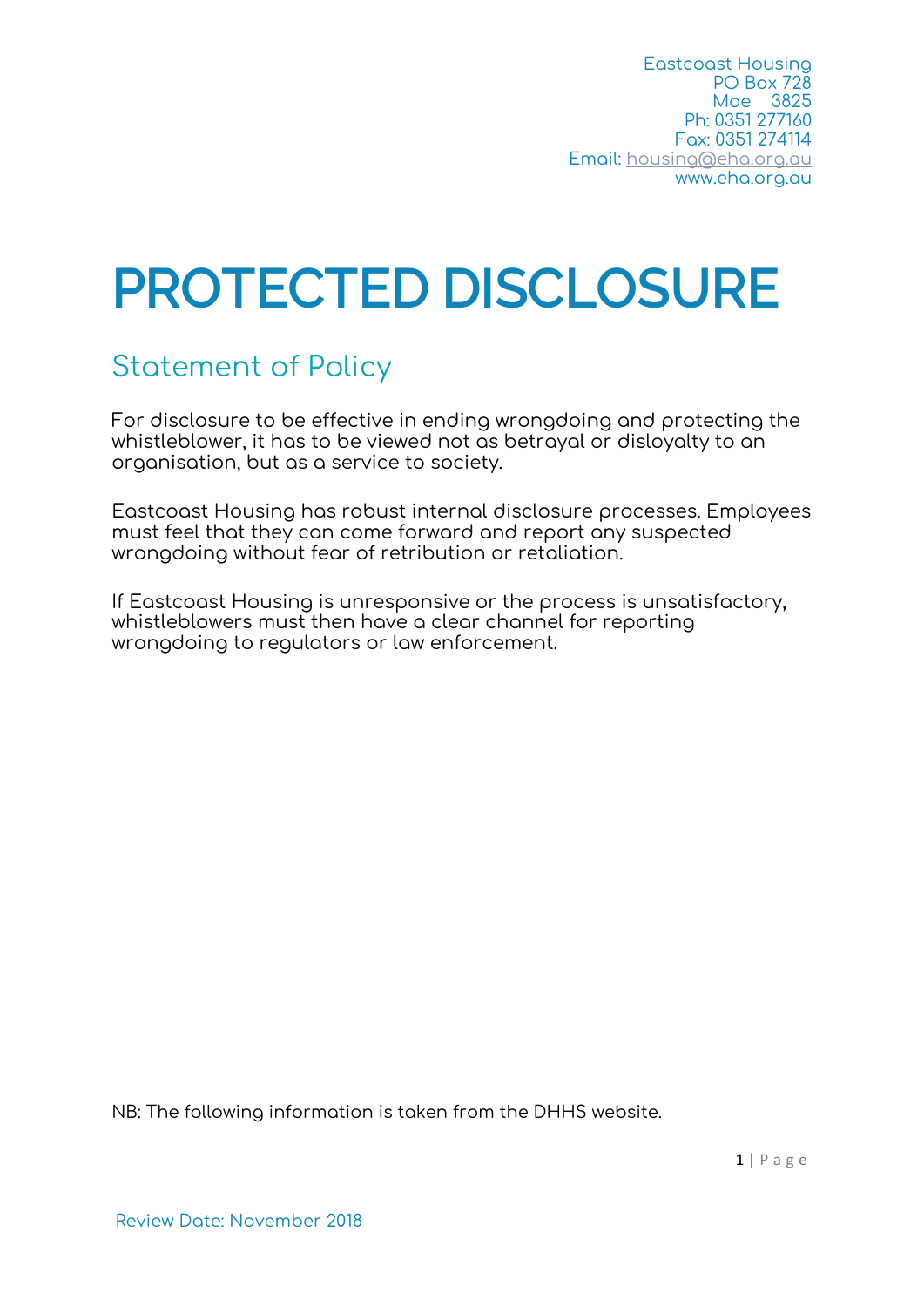Eastcoast Housing PO Box 728 Moe 3825 Ph: 0351 277160 Fax: 0351 274114 Email: housing@eha.org.au www.eha.org.au

#### **Contents**

| 5. |  |                                                                |  |
|----|--|----------------------------------------------------------------|--|
|    |  |                                                                |  |
|    |  |                                                                |  |
|    |  |                                                                |  |
|    |  | 6.3 Independent Broad-based Anti-corruption Commission (IBAC)4 |  |
|    |  |                                                                |  |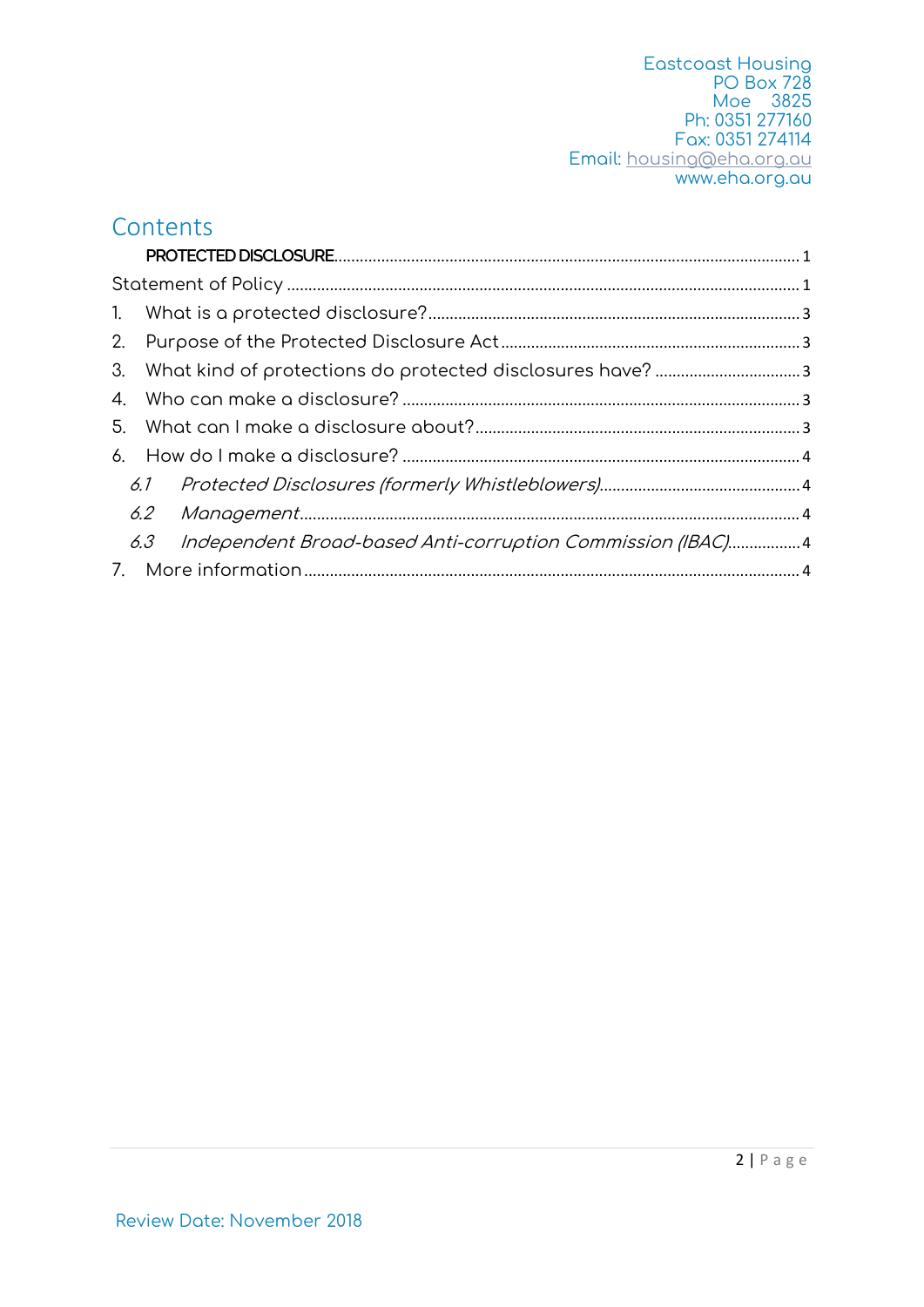Eastcoast Housing PO Box 728 Moe 3825 Ph: 0351 277160 Fax: 0351 274114 Email: housing@eha.org.au www.eha.org.au

#### 1. What is a protected disclosure?

Protected disclosures used to be known as whistleblowing.

A protected disclosure is a disclosure made in line with the **Protected Disclosures Act 2012** (this act replaced the **Whistleblowers Protection Act 2001**).

## 2. Purpose of the Protected Disclosure Act

The purpose of the Protected Disclosure Act is to:

- Encourage and facilitate disclosures of improper conduct and detrimental action made in reprisal by public officers and public bodies
- Provide protection for people who make disclosures or who may suffer detrimental action in reprisal for those disclosures
- Provide confidentiality of the content of disclosures and the identity of people who make them.

#### 3. What kind of protections do protected disclosures have?

Once an allegation has been formally assessed as a protected disclosure, the discloser receives:

- Immunity from civil and criminal liability and disciplinary action for making the disclosure
- Immunity from liability for breaching confidentiality provisions
- Protection from actions in defamation for making the disclosure
- The right to sue for damages or to seek an injunction to stop actions in reprisal
- Protection of your identity and any information that would lead to your identification.

# 4. Who can make a disclosure?

Any individual or group of individuals may make a disclosure.

## 5. What can I make a disclosure about?

You may make a disclosure about the improper conduct of and detrimental action taken by public bodies or public officers performing public functions. This includes the department, its offices and agencies as well as statutory authorities in the portfolio of the department.